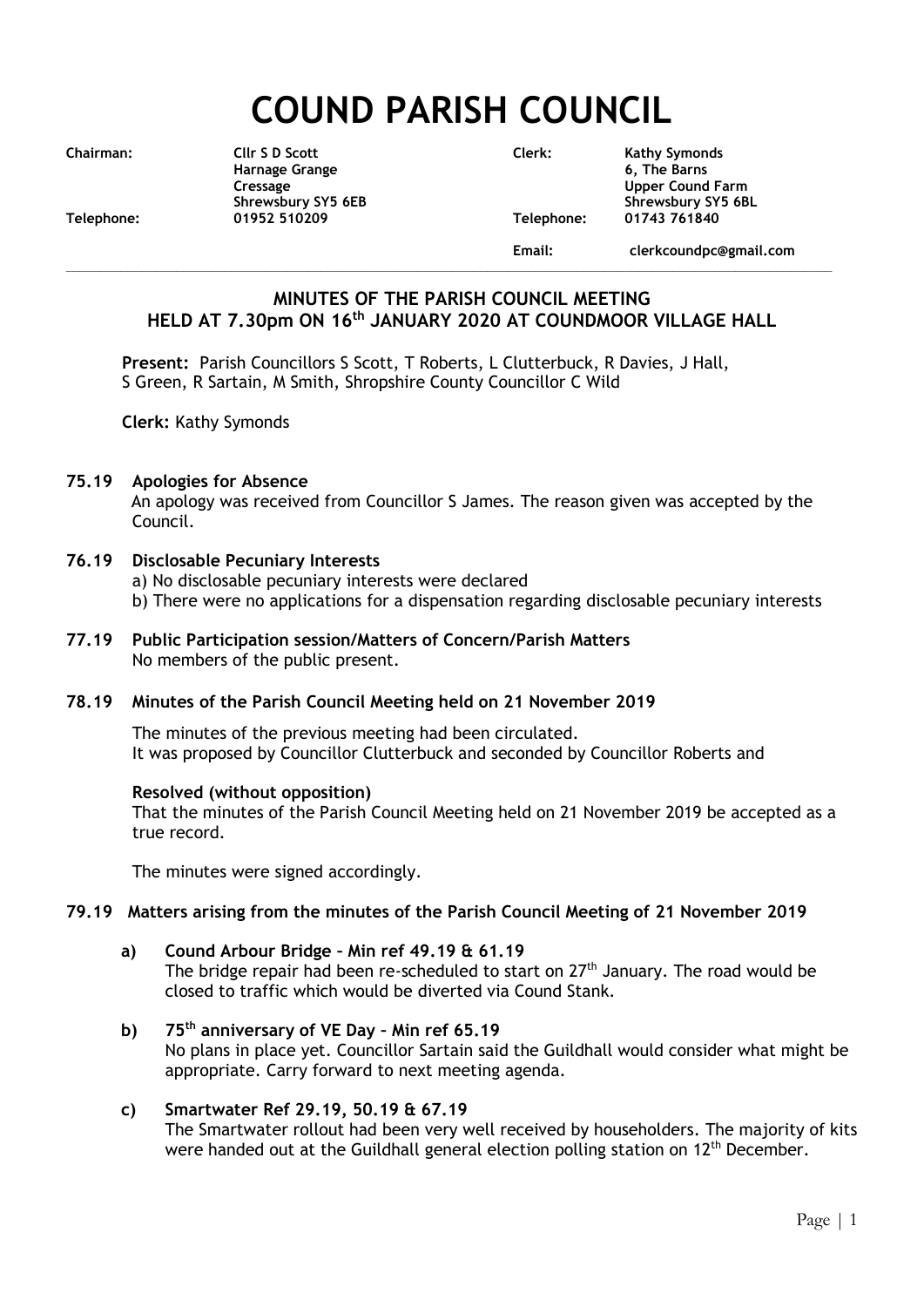The 70% saturation point of households has been exceeded. This entitles the Parish to free signage provided by and put in place in conjunction with the 'We Don't Buy Crime' (WDBC) unit of West Mercia Police. Councillor Roberts circulated a map showing where the signs might go to get best coverage in the Parish. He will liaise with the Clerk and WDBC to get the signs erected as soon as possible. A few more signs may be required over and above the ones supplied free by WDBC.

It was proposed by Councillor Hall, seconded by Councillor Cllutterbuck and

#### **Resolved (without opposition) that up to £200 more could be spent on signage before the next meeting if considered necessary to get adequate coverage around the Parish.**

### **d) Internal Audit – ref 70.19**

Councillor Sartain had been in touch with SALC regarding the possibility of securing a free of charge Internal Auditor for 2020/21. This would save the Parish Council £125 per annum, 65pence per household. It was noted that an Internal Auditor does not have to be specially qualified, but must be suitably knowledgeable, competent and independent. Cllr Sartain had had some contact from people interested in taking on the role.

The Chairman asked for this item to be carried forward to the July 2020 agenda which would allow time for due consideration for the 2020/21 internal auditor selection.

### **80.19 To receive report from Shropshire Councillor**

Cllr Wild had asked again for the potholes at Fulway to be mended. The road is deteriorating and the potholes are now deep and dangerous. Cllr Hall had met John Bellis, the Shropshire Highways Floodwater Manager, and shown him where the problems are. The issue is being attended to.

#### **81.19 To receive the defibrillator audit check for the period**

Councillor Roberts presented the audit check for the period up to 15th January 2020. There were no issues to report.

New defibrillator pads would be purchased in the next four weeks, as previously approved.

#### **82.19 Update on roll out of Smartwater** See 79.19c above.

#### **83.19 Clerk's Report**

The Clerk reported some of the activities she had been involved in since the last meeting and on-going work:

Since last meeting:

- Minutes and admin from last meeting
- Regular correspondence, bank, bank recs, payments, etc.
- Support and liaison with WDBC on Smartwater rollout
- Budget and precept preparation 2020/21

To do:

- Submit precept application before 31 Jan 19
- Prepare for year end

# **84.19 To consider the appointment of Highways Maintenance Contractor for 2020/21**

The Hutchinson Groundcare quotation for next year included a 2% increase. Councillors agreed that this was reasonable. Councillors commended his work and dedication and proposed his reappointment without reservation.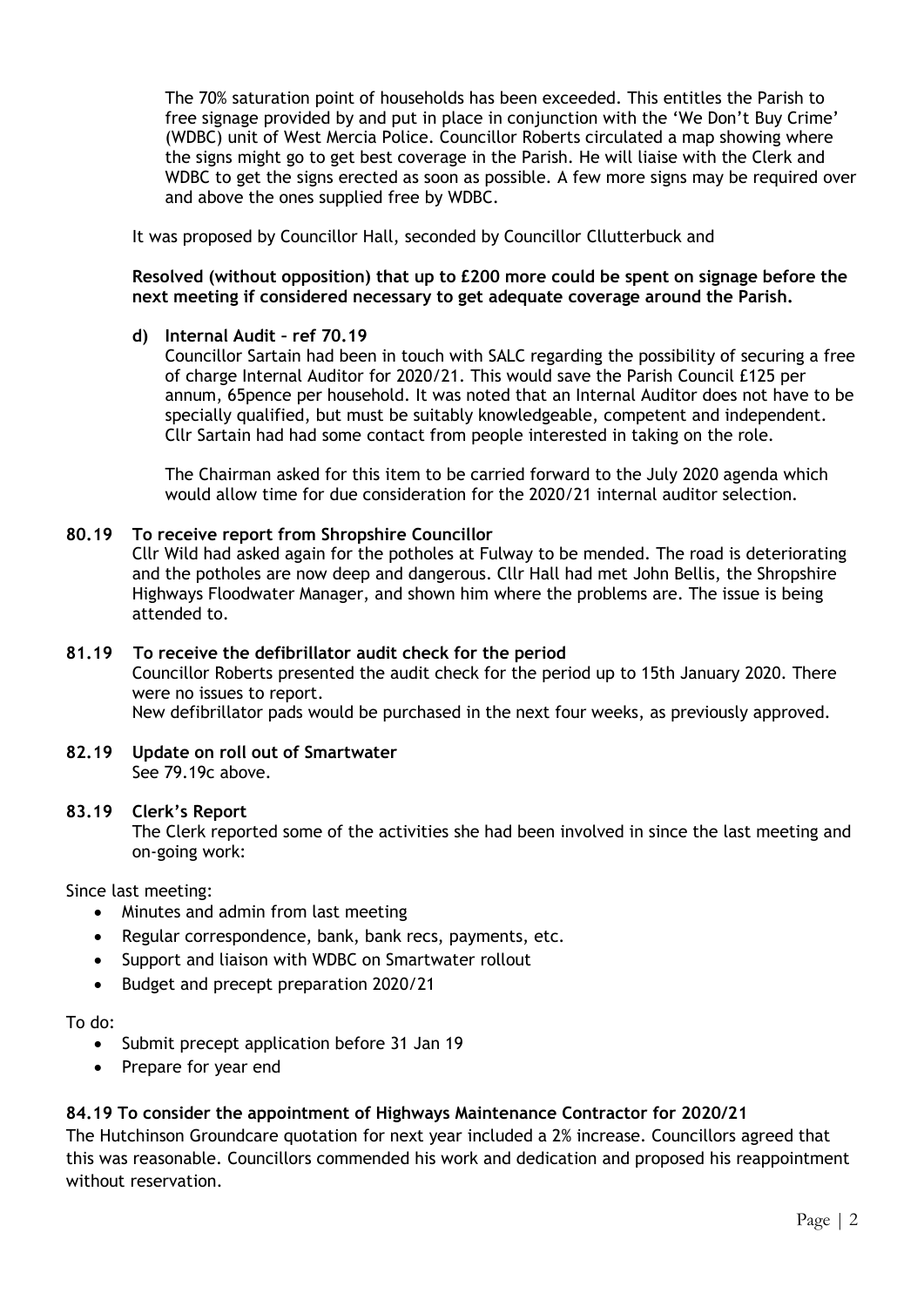It was proposed by Councillor Roberts, seconded by Councillor Hall and

**Resolved (without opposition) to re-appoint Hutchinson Groundcare as the Highways Maintenance contractor for 2020/21**

#### **85.19 Current Year Financial matters a) To approve outstanding accounts for payment Authorised Payments for Dec 19/Jan 20 from Treasurers' Account**

| Date       | Payee                                             | <b>Description</b>                | Amount |
|------------|---------------------------------------------------|-----------------------------------|--------|
| 17/01/2020 | Mrs KJ Symonds                                    | Clerk's net pay<br>Dec 19/Jan 20  | 359.00 |
| 17/01/2020 | <b>HMRC</b>                                       | PAYE re Dec/Jan Clerk's<br>salary | 89.80  |
| 17/01/2020 | Mrs KJ Symonds                                    | Clerk's expenses<br>Dec 19/Jan 20 | 20.96  |
| 17/01/2020 | <b>Hutchinson Groundcare</b>                      | Nov 19 Highways<br>Contract       | 153.60 |
| 17/01/2020 | <b>Information Commissioners</b><br><b>Office</b> | Data Protection fee               | 40.00  |
| Total      |                                                   |                                   | 663.36 |

It was proposed by Councillor Roberts and seconded by Councillor Hall and

**Resolved (without opposition)**

#### **that the above accounts be approved for payment.**

#### **b) Bank reconciliation to 10 January 2020**

The bank was reconciled at £4,898.76, being the online banking balances on the date the meeting Agenda was prepared. Of this, 'ring-fenced' cash was £119.05 relating to the Transparency Code funding. The bank reconciliation was agreed and signed by the Chairman.

#### **c) Projected year end accounts 2019/20 and budget/precept 2020/21**

The Clerk presented a schedule showing comparisons of budgeted and actual receipts and payments for the current year and a suggested budget for the next financial year. As last year the budget and precept requirement assumed that Shropshire Council will award an Environmental Maintenance Grant (EMG) to the Parish. The proposal was to leave the precept at the same level as the two previous years at £5,756. The projected reserves at the end of 2020/21 on that basis were £4,598, being approx. 10 months expenditure at 2020/21 levels. This was regarded as a necessary 'safe level' to cover for eventualities such as the EMG being withdrawn.

It was proposed by Councillor Hall and seconded by Councillor Clutterbuck and

**Resolved (without opposition) That the precept for 2020/21 be set at £5,756.**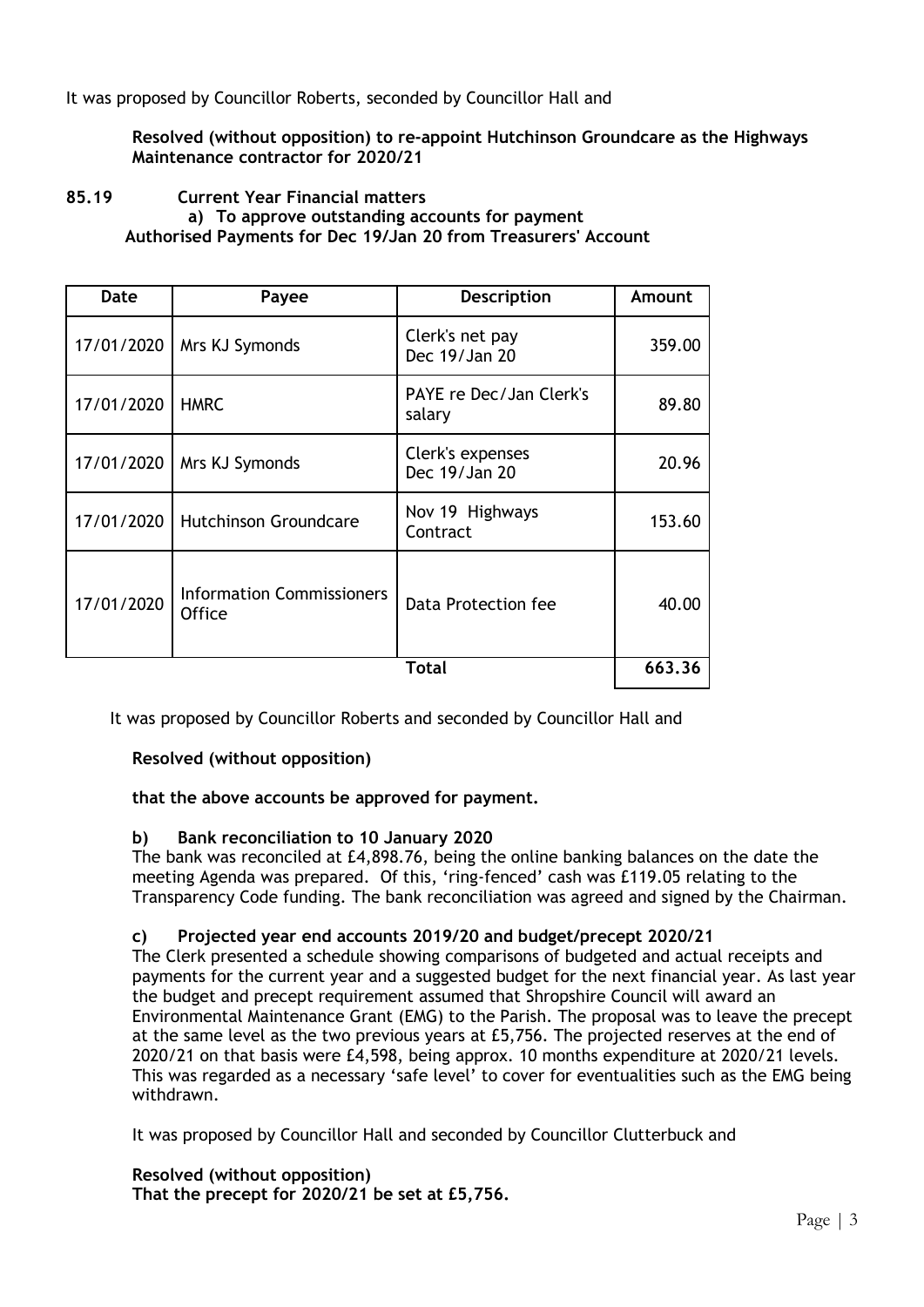**Action: Clerk to submit a request to Shropshire Council for a precept of £5,756 for 2020/21**

#### **86.19 Planning**

## **Planning**

- **1. Decisions to note:**
- a) Ref: 19/03893/FUL Address Dingle View, Cound Moor, Shrewsbury, Shripshire. SY5 6AY Proposal: Construction of outdoor riding arena. Status Granted Permission - 7<sup>th</sup> January 2020
	- b) Ref: 19/05387/DIS

Address: White Goose Barn, 4A Cound Moor, Shrewsbury, Shropshire, SY5 6BB Proposal: Discharge of Conditions 3 (Tree and Hedgerow Protection), 4 (Exterior Colour), 5 (Car Parking and Turning Area), 7 (Bat and Bird Boxes) and 8 (Lighting) attached to Planning Permission 18/04845/FUL

Validated date: 11<sup>th</sup> December 2019

- Status: Discharge conditions part approved 6<sup>th</sup> January 2020
- c) Ref: 18/04845/FUL Address: Proposed dwelling to the south of 4 Cound Moor, Shrewsbury, Shropshire, Proposal: Erection of an affordable dwelling and formation of vehicular access Validated: 6<sup>th</sup> Nov 2018

Statues: Approved 26 November 2019

### **2. Planning applications for consideration**

a) Ref: 19/05357/FUL

 Address Cound Arbor House, Cound, Shrewsbury, Shropshire, SY5 6AF Proposal: Erection of single storey extension including first floor balcony Status Pending Consideration Validated date 09 Dec 2019

b) Ref: 19/05483/FUL

Address The Riverside Inn, Cound Shrewsbury Shropshire SY5 6AF Proposal: Erection of single storey side and rear extensions, re-fenestration of conservatory, creation of decked area and patio, internal and external alterations associated with refurbishment, installation of new sewage treatment plant Status Pending Consideration Validated date 18 Dec 2019

c) Ref: 19/05484/FUL

Address The Riverside Inn, Cound Shrewsbury Shropshire SY5 6AF Proposal: Works to facilitate the erection of single storey side and rear extensions; refenestration of existing conservatory; landscaping works; internal and external alterations associated with refurbishment Status Pending Consideration Validated date 18 Dec 2019

No objections or comments were raised on the above planning applications.

#### **87.19 Correspondence**

**\*** Received confirmation that the Cound 'phone box is not currently on the list of BT removals – N.B. This is despite the notice in the box saying it is.

#### **88.19 Future Agenda Items**

None put forward other than noted above.